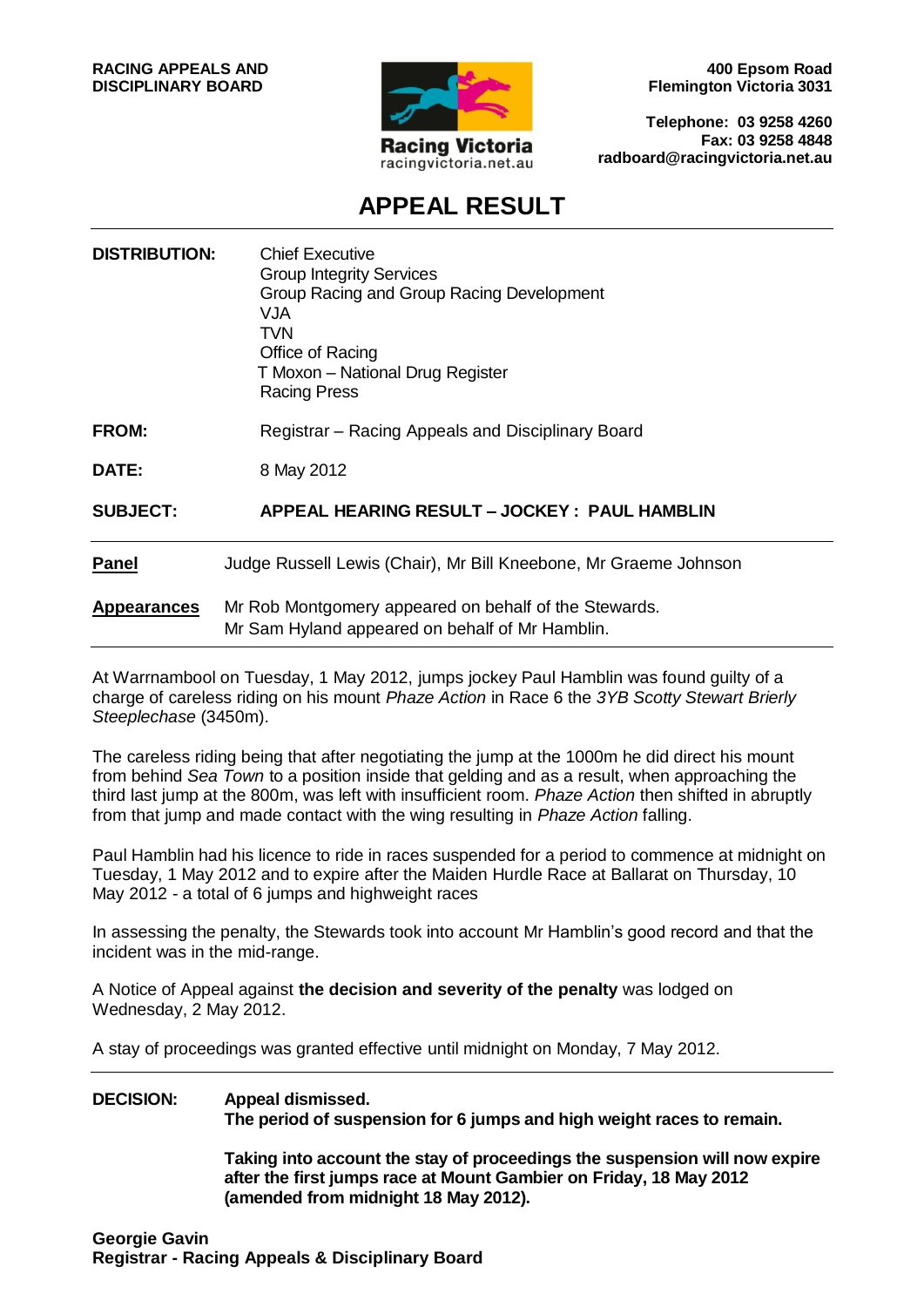# **TRANSCRIPT OF PROCEEDINGS**

### **RACING APPEALS AND DISCIPLINARY BOARD**

\_\_\_\_\_\_\_\_\_\_\_\_\_\_\_\_\_\_\_\_\_\_\_\_\_\_\_\_\_\_\_\_\_\_\_\_\_\_\_\_\_\_\_\_\_\_\_\_\_\_\_\_\_\_\_\_\_\_\_\_\_\_\_

**HIS HONOUR JUDGE R.P.L. LEWIS, Chairman MR W. KNEEBONE MR G. JOHNSON**

### **EXTRACT OF PROCEEDINGS**

# **DECISION**

# **IN THE MATTER OF THE 3YB SCOTTY STEWART BRIERLY STEEPLECHASE OVER 3450 METRES AT WARRNAMBOOL ON 1/5/12**

# **JOCKEY: PAUL HAMBLIN**

#### **MELBOURNE**

#### **TUESDAY, 8 MAY 2012**

MR R. MONTGOMERY appeared on behalf of the RVL Stewards

MR S. HYLAND appeared on behalf of the Appellant